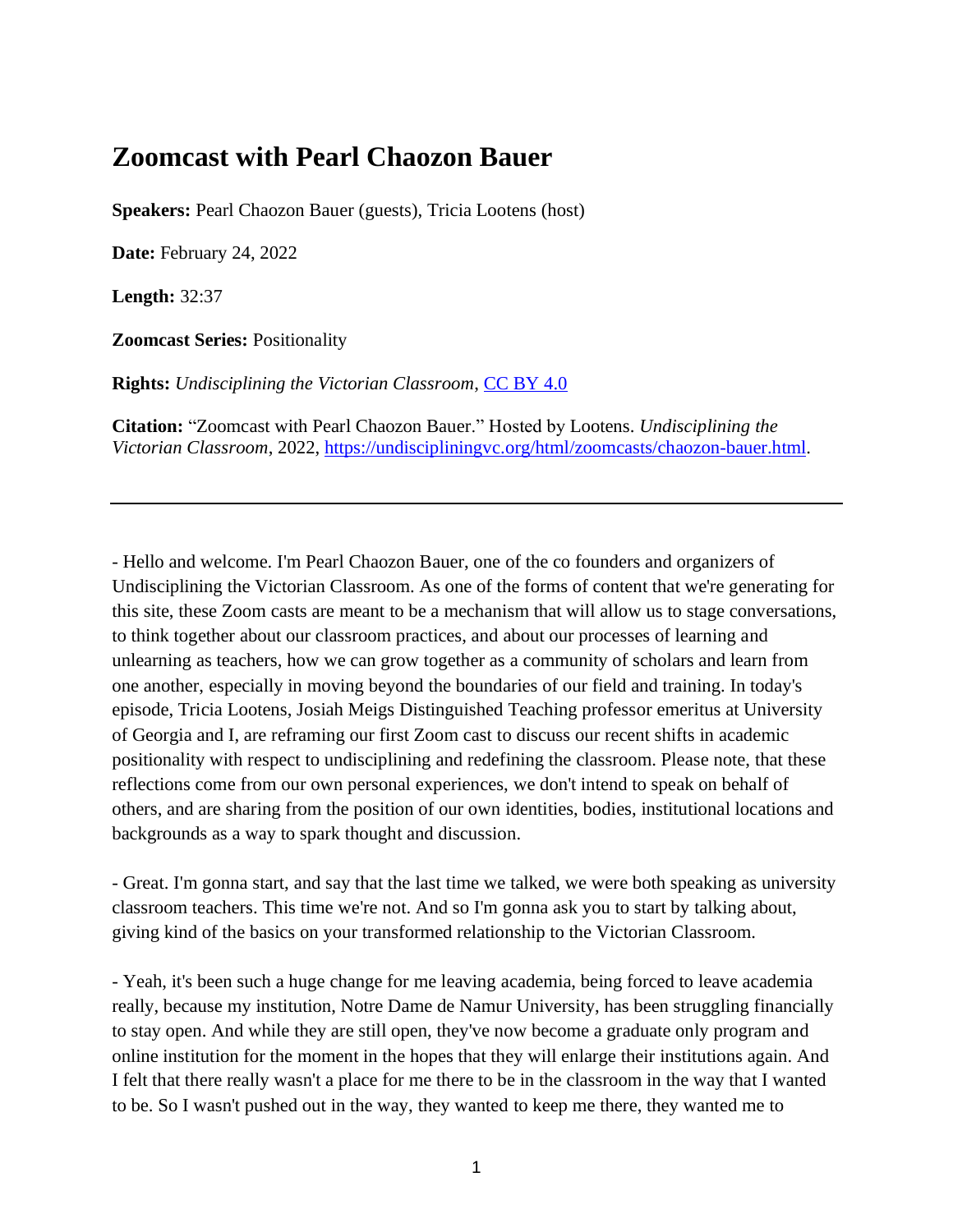become a curriculum director for potential new programs that we were thinking of developing, but I didn't wanna be an admin. And I decided to leave higher ed. I wanted to stay in the Bay Area though, my husband and I realized that we did not want to be moving to the middle of the country and starting over. We like our place here and our family, our community. So I ended up taking a K to 12 job, and I'm now teaching Upper School, English and teaching 10th grade and 12th grade at a gifted program here in San Mateo.

- Right, yeah. I'm gonna move in with my own story, which in some ways is oddly parallel to yours, and I think this has to do with this moment in history probably, very different positions of course. I had not intended to retire at this age. I had planned to teach for much longer, not just hope, but actually planned. But because of the situation at Georgia, which has to do with COVID, has to do with university policies, has to do with the State of Georgia, I moved into a position where in order to keep my health, I was going to have to cut down radically on what I did and I basically felt I was driven into a choice of either teaching well and giving everything else up or teaching badly, or ceasing to teach in the classroom. And that pause between ceasing to teach and in the classroom is pretty deliberate, because one of the things that I think Undisciplining the Victorian Classroom has really brought home to me especially since this transition which is still ongoing, I only retired in January, is how permeable and capacious the concept of classroom is, and how at the same time, how crucial it feels, living in a context where state legislatures are increasingly trying to, from my perspective, invade and control the very particular kind of private-public space of classrooms. I don't wanna downplay the literal force of academic classroom teaching, but one of the things that undisciplining now, that the website now makes me, I've been pushed to think about, is how I can continue to be a teacher. And you're formally continuing to be a teacher. So can you talk a little bit about that transition? The last time we talked, you talked about a pedagogy of radical care. And can you talk about what that was, and how that's been transformed?

- Yeah, I think it's been really interesting for me. I graduated with a job, with a tenure track job. I was only on the market once, I was really lucky. I received a few offers, and I really felt like I made it. And then to get, I was tenured two years ago, and it felt like being, I use this metaphor all the time, just being given the job of a captain of the Titanic. And realizing that even though logically, we know that tenure doesn't really mean as much as maybe it did before, just to have that realization that it really is very tenuous, a lot of people, not only me, but in other institutions, who are on tenure were getting fired or let go as tenured or tenure track professors. And I left on my own, but I felt like I just couldn't stay there anymore in the way that I wanted to, it wasn't the dream job that I had. At the same time, even though it was my dream job, I always felt complicit in higher education, because I was one of the few people who were still able to get a tenure track job and be tenured, like that are, what is it, it's like I think 70% of classes nationally are now taught by contingent faculty or visiting professorships. Like it's such a problematic issue in higher education that I just felt I didn't have a power to change. What's really ironic is that, as I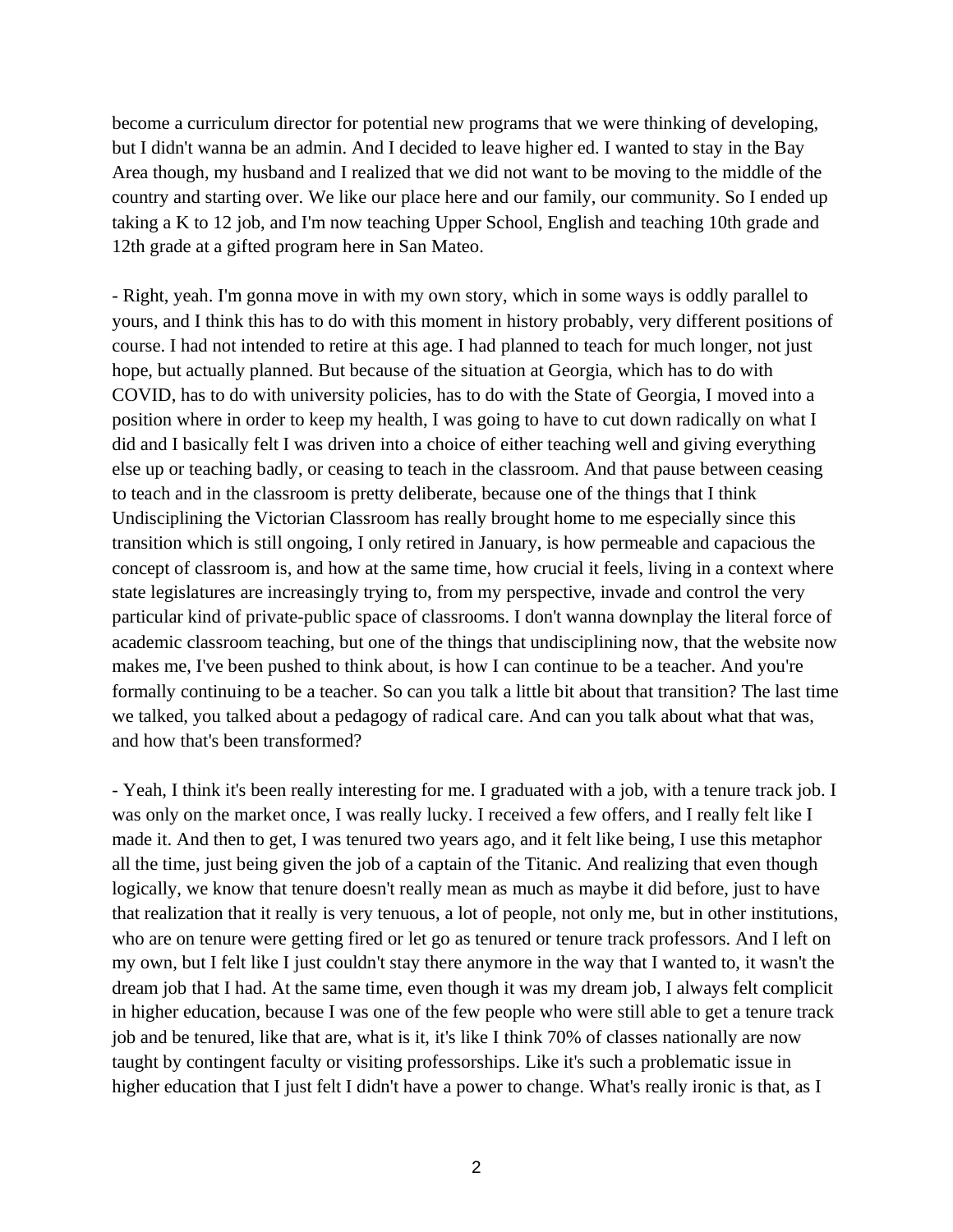was leaving higher education, we started Undisciplining the Victorian Classroom, and I'm now able to feel empowered in a way that I never did when I was fully in higher education. So when I was feeling complicit and really powerless about that positionality, is very different now. I actually feel like UVCs are making changes especially in terms of radical care. Like, we are really making sure to help people who are contingent, who are independent scholars, who are not teaching in four year institutions, who are not tenured or tenure track, and giving them the care that frankly, higher education doesn't. And I think that really, the face to face time that they have with our students is probably even more important or more, I don't know, tangible in a way, if that's the right word, to making a difference, especially for BIPOC faculty. And so I'm able to enter the field in a way that I think I wasn't able to, or make these changes, these real important changes in higher ed, and in Victorian studies specifically, to maybe effect some changes that I always wanted to change.

## - Make sense.

- Being outside of higher education also has given me a sort of a new perspective on how damaging higher education, and like the pressures that higher education puts upon teachers like from contingent all the way to tenured. I mean, I just think that it's, I knew it then, I knew it when I was in it, but I didn't realize that I was on the hamster wheel and the way that I was, just the pressure to continue to produce, and to be there for your students, and service. It was just incredibly exhausting. And at NDNU, as a teaching school, as a teaching college, I didn't even feel the pressures that other colleagues of mine feel in terms of getting tenured. It was actually a very easeful process for me. But I didn't realize that I was putting all this pressure on myself until I've left. And I can see it now, and I'm frankly glad I'm no longer in higher education. I'm not looking to return in any way. I just think for my health, where I'm at, and my life. It doesn't seem sustainable. And so I wanna make those changes for people in general.

- Yeah, yeah. So if you're thinking about having partly stepped out of, partly been pushed out of this kind of, I almost wanna say anxiety loop between productivity and privilege, to come back to UVC. So it helped you in the past with the transition, is I think what I'm understanding you saying. What about if when you think about the future with Undisciplining the Victorian Classroom starting on a personal level, how are you beginning to think about that or feel about that in terms of the site as a kind of resource for communities of teachers?

- I mean, I think that's really what the, for me the magic of UVC is, the community. So I think that's the key word for me. It's, yes, I'm one of the four founding figures of UVC along with Ryan Fong, Sophia Hsu, and Adrian Wisnicki. But our vision of UVC has always been beyond us. So it's all about giving agency and empowerment to others who are frankly not voices we often hear in Victorian studies, primarily for these reasons, because I think research is still so much more. I don't know, put on the pedestal above pedagogy and service and so forth, and, with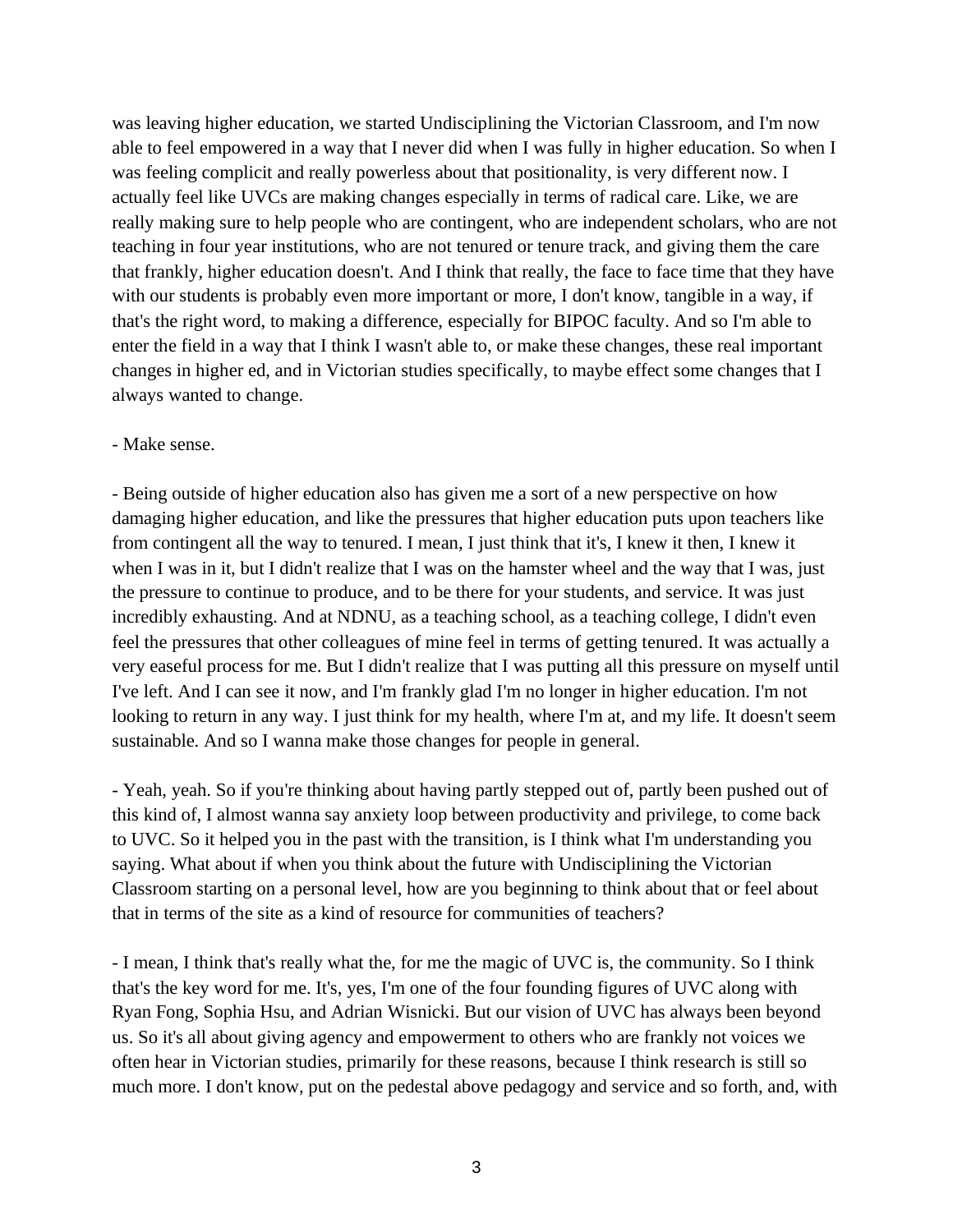regard to contingent faculty, or faculty who are teaching in four year institutions or non tenured faculty, they don't have as much time to think about their research. I mean, actually most of their time is spent on thinking about the classroom. And we are actually a space now that provides access for them I think, to showcase how important the work they're doing in the classroom is. It's like justifiably as important as research. I think there's like research, whenever we think we're intentional about our building of curriculum and pedagogy, especially in light of what we're terming undisciplining, just thinking about how race and systemic racism is really central to the kinds of classrooms that we should be building. Like, this takes a lot of thought and research. And so this kind of pedagogy is actually I think, so important to really consider as a something that needs much more, I don't know what the word I'm looking for is. I think we need to realize how important it is and make sure that the people doing this work is given the spotlight. And also that it helps them get a job because everyone still needs a job, right? And also just shows people that there are scholars like this, doing such important work that we should be thinking about too. I don't know if I'm expressing myself clearly.

- No, I think you are and I have to say that having gone back to UVC as somebody who doesn't have an official classroom at this point, I think probably pretty naturally, I'm suddenly registering the force of this project as a research project in ways that I haven't before, and I just really wanna underscore the point you're making about how this kind of teaching takes real research, it takes serious research. And I think that a lot of people in the past sort of felt a kind of panic, research panic, I can't do enough research to do this, and that was gonna be particularly true for contingent faculty, for people who were institutionally vulnerable, right, 'cause you're out on two limbs at once in a way. And so yeah, that has really, I found that really moving. And I've begun to realize that in fact, as a researcher, I can't imagine at this point, starting out on a new project without checking UVC first.

- That's really great to hear. And I think also, I do think that's so important to think about the vulnerability piece, because, people who are contingent faculty often teach at multiple institutions at once. They just don't have the extra time. Or if they do, they're not sleeping, they're not taking care of their health in a way that they need to, just so that they can continue producing research that would be published in a journal for their CV or something like that, right, to get a job. Even now, it's so hard, it's so important, nearly impossible to get a job, like you need multiple books to even get an interview. It's just so maddening how our infrastructure of higher education hasn't been revised and changed. It's just so unsustainable. And then back to UVC, back to space where people can publish actual research materials, that's not only useful for them, but useful for everybody, right? So I think that's one part of UVC is obviously to help people from this like radical care position, who need extra care, extra help, but also to change the way globally, nationally, we are teaching Victorian studies. We need to be thinking about other voices, we need to be thinking about decentering the Canon, we need to really speak to the current time so we live in a post George Floyd world, and 19th century studies really needs to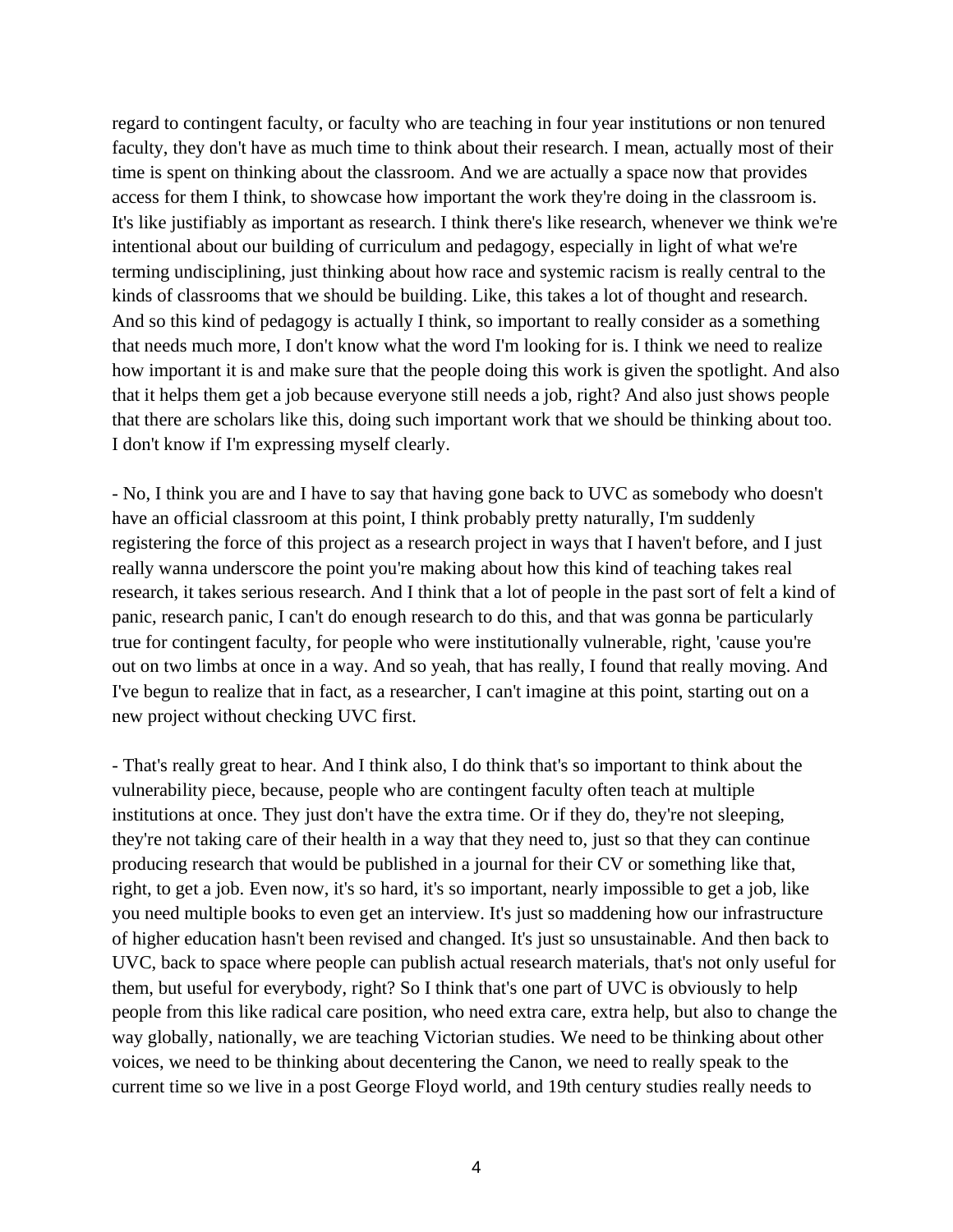evolve for us to survive. And I think it's just responsibility, the reason I considered even thinking about approaching Adrian, Ryan, and Sophia with this idea, with UVC, was because I felt like Victorian studies needed to really speak to what was happening in terms of BLM movements, and obviously with Amy Wong, Chatterjee, and Christoff's article to make us think about undisciplining, like sort of from a research perspective. And I thought well, we need to be talking about this in the classroom because that's actually where we are having as much impact with students.

- So yeah, so what about on a personal level 'cause we've talked a little bit about this, the challenges in your case of negotiating your new range of kind of privileges and demands in terms of undisciplining your own classroom. So here you are, you're now in a very different context, what kind of context is this for you as a teacher with your commitments?

- Yeah, well, I think I shared with you that, I mean, I think one of the big things that UVC talks about is the fact that as graduate students, you don't get this kind of training. So we have to do it ourselves. Like I went to UC Davis, I loved my experience at UC Davis, but I did not get any sort of undisciplining my pedagogy training at Davis as a grad student. And when I started teaching at NDNU, NDNU is a Hispanic serving institution. It's a minority serving institution, it's like we have more, we have students who are just underserved generally. And so I felt like I needed to change the way I taught from the get go. So that was fall of 2015. I'm realizing I have a new student population, that the way that I was teaching 19th century studies, or just generally any of my repertoire had to significantly change. I needed to really think about differentiated learning, and bring in more marginalized voices to actually speak to my students. And that's actually how I even got involved with this kind of undisciplining thinking because I had to do all that research on my own to get better as a teacher to serve my students. And what's interesting is the job at Nueva School, I got that job I think, because of my background in undisciplining, curriculum is postcolonial decolonial thought. And my 12th grade seminar this semester is on the Afterlives of Othello. It's really centered on racism, and the lingering effects of that. And so even though I'm now teaching at a school that's deeply privileged and that's really not diverse at all, and so I had sort of my own feelings of complicity in that regard, which is for a different conversation. But I feel like I'm being a much more responsible teacher in the classroom, because I'm able to teach material that is like so central to UVC's mission. So I taught a Victorian serials class for seniors last fall at Nueva School, and I started with a politics of location assignment. And so some of my students were like, what does this have to do with Charles Dickens and Braddon, and Wilkie Collins. And I said, you'll see. And then, we started with them, how are you coming in to this classroom on 19th century text? And then they realize as we were doing different, our lessons on location, on identity and so forth, it's like, oh, now I understand why we have to start with ourselves. And that's something that I would never have done before if it wasn't for UVC. Like, when I was creating my, I had taught my Victorian serials class at NDNU a long time ago, I think starting off, and it was not undisciplined in any way. And I really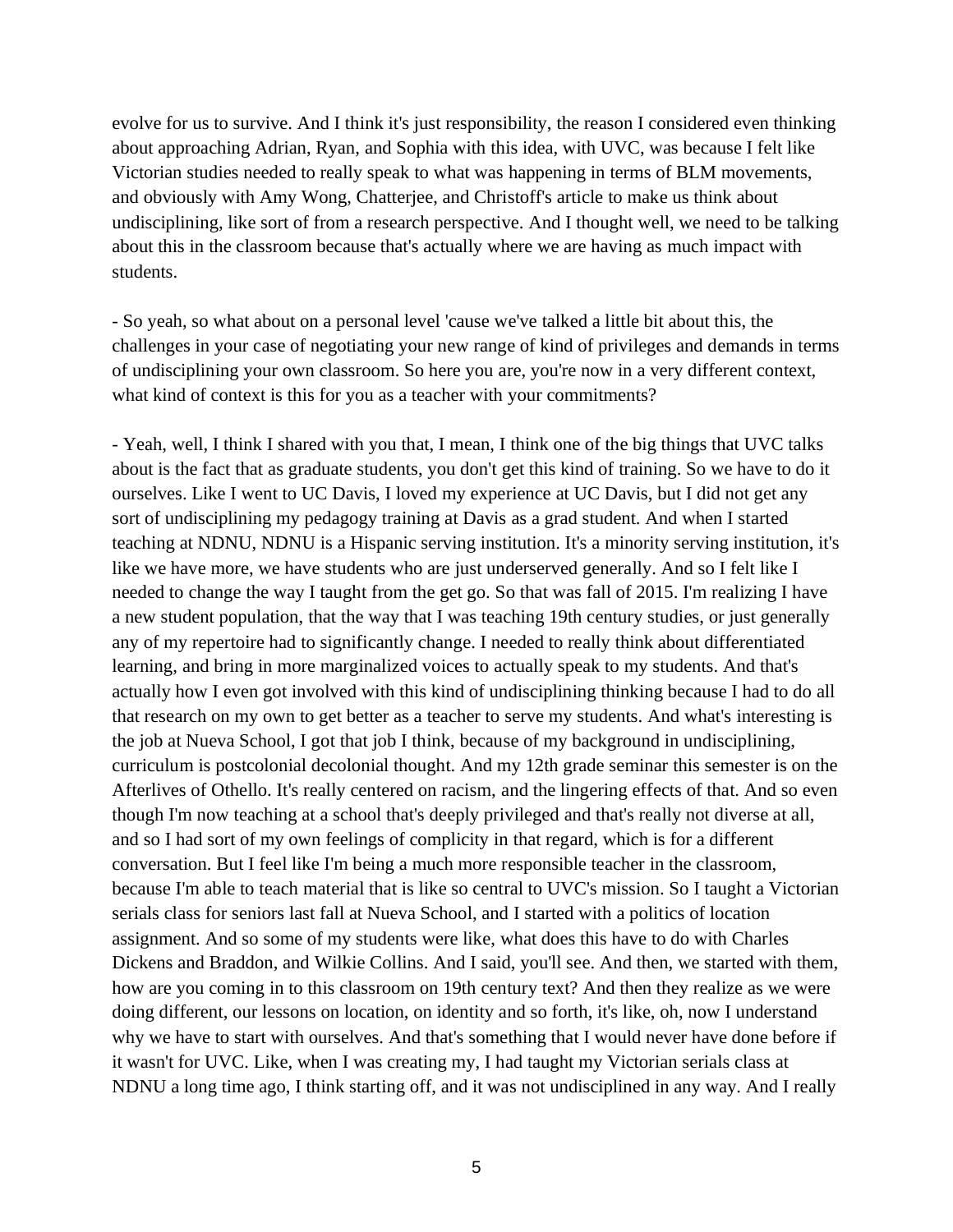was trying to focus on positionality here and also like, yes, we're centering on Dickens, Braddon and Collins, but we're also decentering them at the same time. It's like a spiral. And I think that it's so important for us teaching 19th century text to keep really doing that. And what's really been wonderful just working with the people we've been working with at UVC is like, the realization that the BIPOC faculty who've just had to think about this, because they've had to, have so many ideas that they bring to the classroom that we can all benefit from, right? Like the whole discipline can benefit from. And my hope is that UVC continues to grow, and we talk about it amongst the four of us, is like, we don't see ourselves just being in the front and center all the time, especially for me, and now that I've left higher education, like I would love for somebody else to eventually take that sort of center stage where they can actually benefit from this in terms of getting a job in higher education. And like, I don't need that, I don't need that help, like with the kind of publicity and spotlight that UVC is getting. I would love for other people to benefit from that. And so we've seen our UVC founders, have seen ourselves sort of eventually having other people being central, we could be like editorial board or whatever and letting the legacy of the project continue as time passes. I mean, younger people will have more ideas than we did. So it'll continue to grow in this organic way that's exciting to me certainly.

- That strikes me as kind of dramatizing the extent to which UVC is a teaching project. And I should say that I can imagine similar interviews with the other three people who are keeping this going, who started this, and I think it would be fascinating at some point to have a kind of roundtable. But yeah, I'm always thinking of things we're not doing. That does sound marvelous. And I wanna bring up with that kind of theme that I saw in your wonderful introduction to your up and coming special issue. With the theme being that kind of stepping back, getting out of the way.

## - Yes, exactly.

- Yeah, and on a personal level, I'm beginning to think that that's a, I was thinking of it particularly in connection to retirement. Whose way do I get out of? What can I make possible? Sometimes it seems like a dance, sometimes it seems like I'm doing horrible things and knocking people over, it doesn't just seem like it, I'm sure it's happening. But it's more than that, isn't it? That getting out of that, stepping up and then getting out of the way, that has a lot to do with teaching itself I think. And so, if you're thinking about the most challenging moments for you in terms of anti racism, getting out of the way, and it can be somebody not getting out of your way, or you dealing with that, are there things that immediately spring to mind?

- I mean, institutionally for sure, or I think that the most pressing thing is just, our institutions are just founded on racist beginnings. And so even the classroom itself, I think the four walls, it's something that I've consciously been trying to push against, into the way in which the classroom is set up is actually our, it's lineage is church pews from England, or even I think probably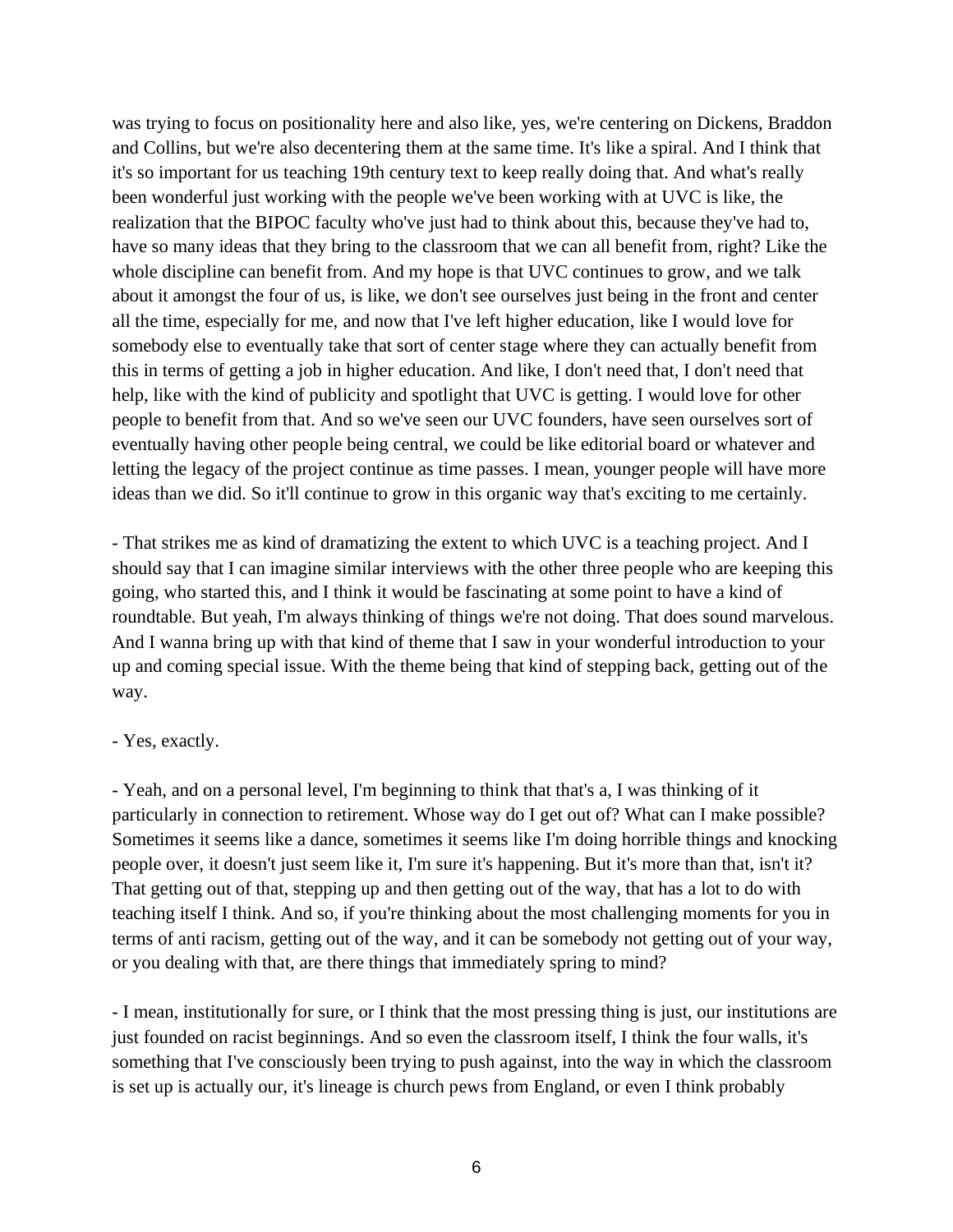before. It's just one person in front, the priest teaching to the people who are just passively listening. And I think even just having classroom engagement really pushes against that .

- Yeah, yeah, I think you're right. And I mean, I have to say, we've talked a little in the last, last time we talked about Zoom experiences, and that would be another whole thing to discuss, wouldn't it, because the Zoom classroom is such a challenge. But on the other hand, there were ways in which because people's parents, siblings, roommates, kids, dogs, cats, show up on screen, it brings home to me the degree to which often when the teaching works, you have whole families who are committing to this, including families of affinity.

- Yeah, and I think also just brings home that people are whole beings, right? It's not just the people that you get in the classroom, but it's their whole positionality, right? Their politics of location is really front and center in that experience. I think also just having everybody especially if you have the gallery view where everybody's in small boxes, it decenters the teacher, and so we're moving to again to Friere's non banking system of education, where you really have to engage. And I think Zoom has forced people I think, if they were really intentional about it to change the way we teach, right? It's like differentiated methods of teaching, because you're evolving. And so if anything, maybe I would close with UVC just promoting the evolution of teaching in whatever way you see that, and we don't have to get stuck in these limited ideas of what teaching is, and how we've taught it before. Oh, well, this is how I learned to teach. Again, so I'm going to teach it this way, which is just unsustainable, and it's just, we need to be evolving with the times, and responsibly, and ethically, and intentionally. And we can do that anywhere. We could do that, you could do that in your new, your own new positionality, I can do that at the high school level, other people can do that at two year institutions. I mean, like really, we have to kind of stop thinking in hierarchies and we have to really think about how to support each other in the best way for ourselves, but also for our students. It's the only way we will survive really.

- And it's freeing, isn't it? It's something that allows us to celebrate together as well as fight.

- Yeah, or maybe not even fighting, I think that for me what my problem is with the job market, is it becomes such a competitive space. I mean, you go to MLA, you already feel the nerves and the anxiety, right? I think, why does it have to be so competitive and why can't we just come back to community building and helping each other out, which I hope is what UVC is feeling for people, that it is a helping assisting kind of community, it's a community of love rather than hate.

- Perfect. Thank you, I think we're past our time. This has been a delight.

- Yeah, thank you so much for suggesting this revisit and reframing of our initial talk. And I hope our viewers have found it productive in some form or helpful, and yeah, I would love to continue this conversation maybe about Zoom in classrooms. Thank you so much, Tricia, I